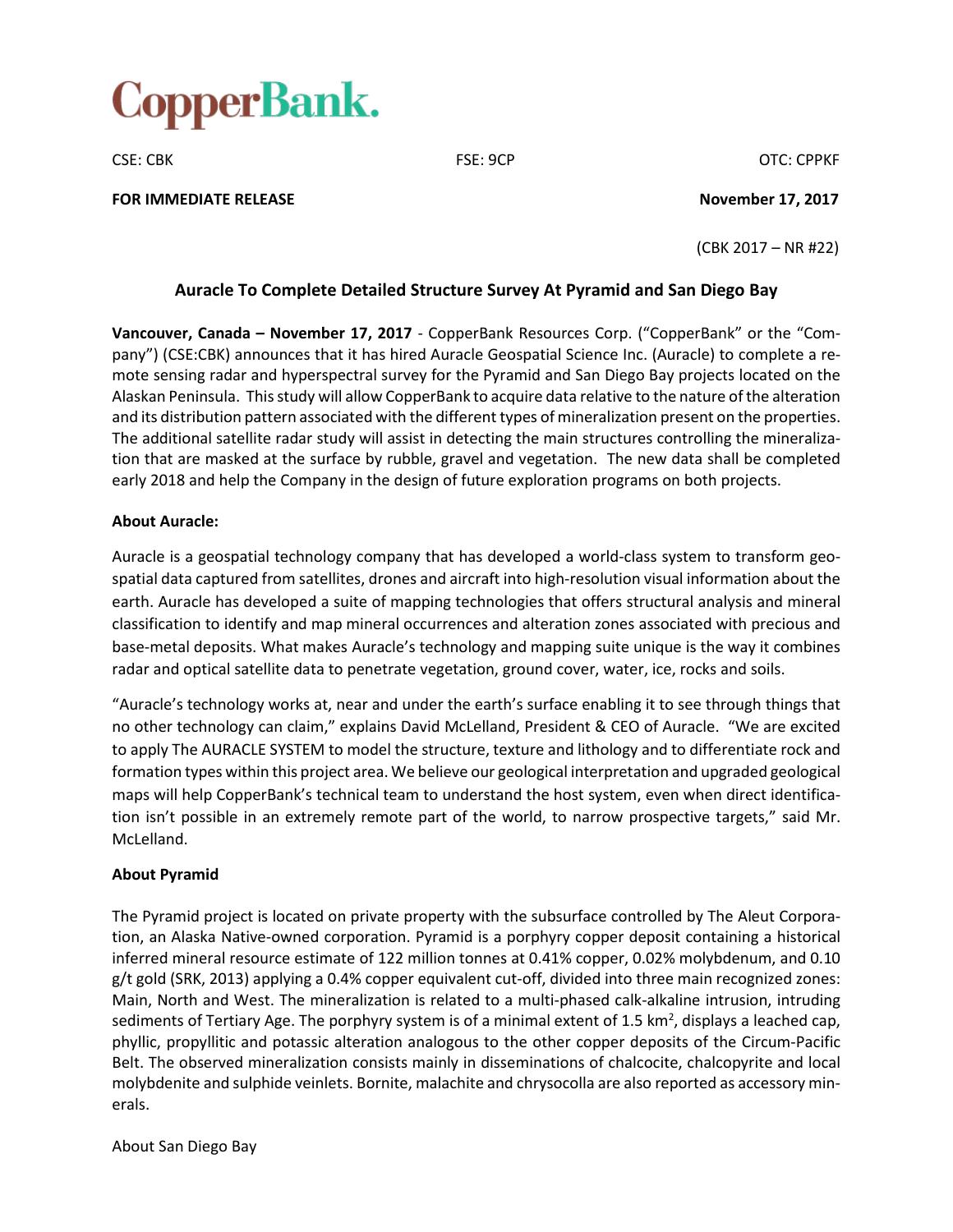The San Diego Bay project is located on private property and covers an area of 170 square kilometers with the subsurface controlled by The Aleut Corporation, an Alaska Native-owned corporation. The lithologies are dominated by Tertiary andesitic porphyritic lava flows and volcaniclastics, minor dacite and rhyolite overlying Tertiary sediments and intruded by several felsic porphyritic intrusions. Alteration composed of iron oxides is characterized by a deep orangey colours spreading over several tenth of square kilometers. Historically collected pan concentrate sediments returned several copper (up to 0.24% Cu) and gold (up to 10 g/t Au) anomalies. Minimal historical exploration brought to light mineralized quartz veins and areas of highly clay/sericite/silica altered andesites. Gold values in collected rock samples reported up to 4 g/t Au and copper values as high as 16% Cu. Epithermal gold and copper porphyry mineralization will be the target of the future exploration programs.

For more information on CopperBank Resources visit our website at www.copperbankcorp.com

Contact Gianni Kovacevic, President and Executive Chairman of CopperBank, at:

| Suite 1500, 409 Granville Street, Vancouver, BC V6C 1T2 |
|---------------------------------------------------------|
| 604-889-0852                                            |
| gk@copperbankcorp.com                                   |
| www.copperbankcorp.com                                  |
|                                                         |

CopperBank is a Canadian exploration mining company focused on energy related metal exploration in the United States of America.

The Company trades on the Canadian Securities Exchange – CSE under the symbol "CBK".

## Advisory Regarding Forward-Looking Statements

Certain information in this release constitutes forward looking statements or information ("forward-looking statements") under applicable securities laws and necessarily involves risks and uncertainties. Forward-looking statements included herein are made as of the date of this news release and, except as required by applicable law, CopperBank does not undertake any obligation to update or revise any of the forward-looking statements, whether as a result of new information, future events or otherwise. The *forward-looking statements contained in this document are expressly qualified by this cautionary statement. Forward-looking* statements relate to future events or future performance and reflect management of CopperBank's expectations or beliefs regarding future events. In certain cases, forward-looking statements can be identified by the use of words such as "plans", or "believes", or variations of such words and phrases or statements that certain actions, events or results "may", "could", "would", "might" or "will be taken", "occur" or "be achieved" or the negative of these terms or comparable terminology. Examples of forward-looking statements in this news release include, but are not limited to, statements with respect to the Company's ongoing review of its existing portfolio, the involvement of CopperBank in any potential divestiture, spin-out, partnership or other transactions involving the Company's portfolio assets, and the ability of the Company to complete any such transactions, the ability of CopperBank to enter into transactions that will ultimately enhance shareholder value, and potential future work or activities in respect of the Pyramid project or the Contact project. Although CopperBank believes that the expectations reflected in the for*ward-looking statements are reasonable, forward-looking statements have been based on factors and assumptions concerning* future events which may prove to be inaccurate. Those factors and assumptions are based upon currently available information available to CopperBank. Forward-looking statements are based, in part, on assumptions and factors that may change or prove to be incorrect, thus causing actual results, performance or achievements to be materially different from those expressed or implied by forward-looking information. Such factors and assumptions include, but are not limited to, the Company's ability to identify and complete one or more transactions involving the Company's portfolio assets that enhance shareholder value as part of management's ongoing review of strategic alternatives in the current market conditions. By their very nature, forward-looking statements involve known and unknown risks, uncertainties and other factors which may cause the actual results, performance or achievements to be materially different from any future results, performance or achievements expressed or implied by forwardlooking statements. Such factors include, but are not limited to, the risk that the Company will not be able to identify and complete one or more transactions involving the Company's portfolio assets that enhance shareholder value as part of management's on*going review ofstrategic alternativesin the current market conditions. Although CopperBank has attempted to identify important* factors that could cause actual actions, events or results to differ materially from forward-looking statements, there may be other